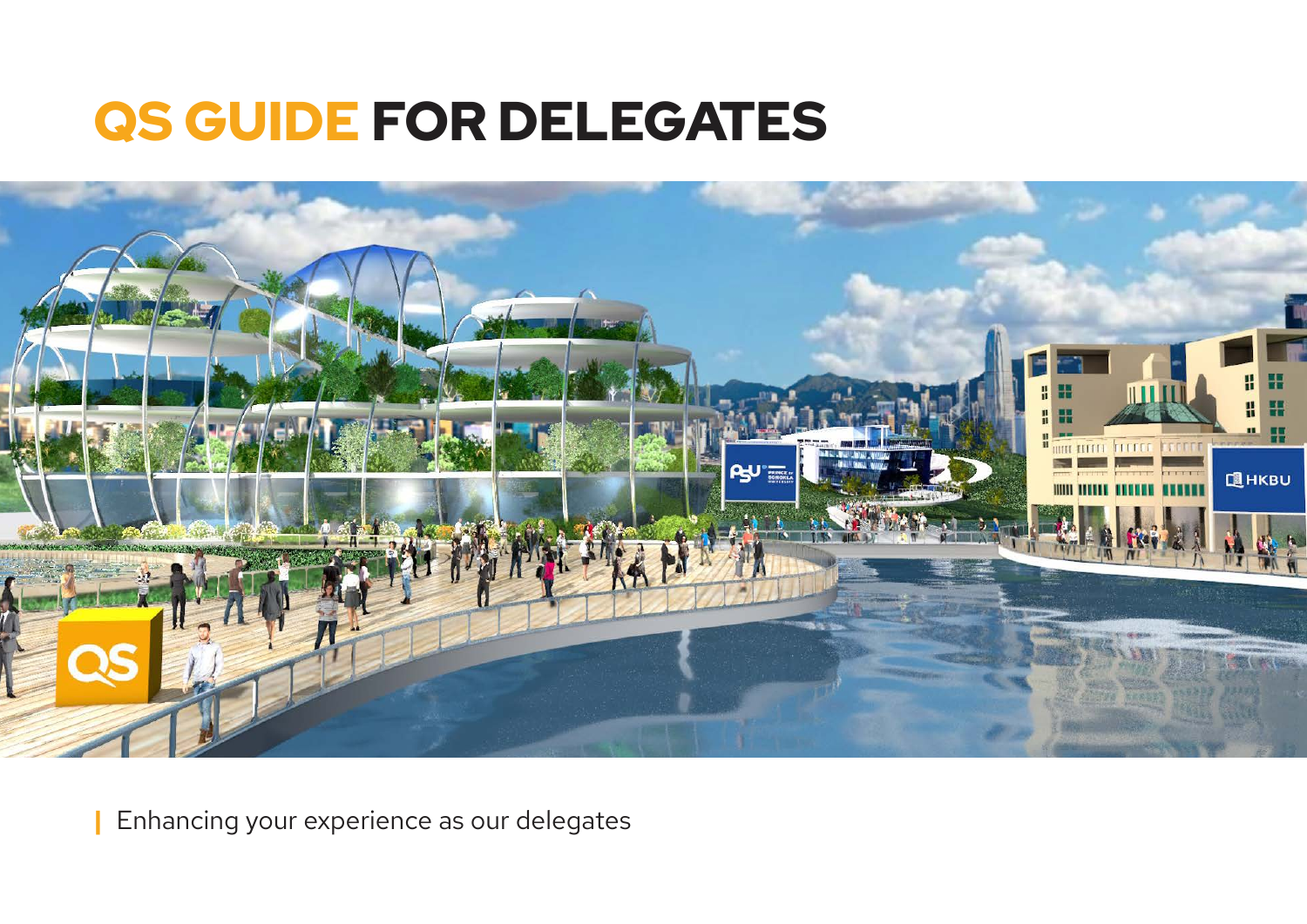#### Dear Delegates,

As we are a few days away from our QS APPLE 2021 Virtual Conference & Exhibition, we would like to make sure you make the best out of this experience. To do so, we would like to share a few tips to enhance your overall experience in the event.

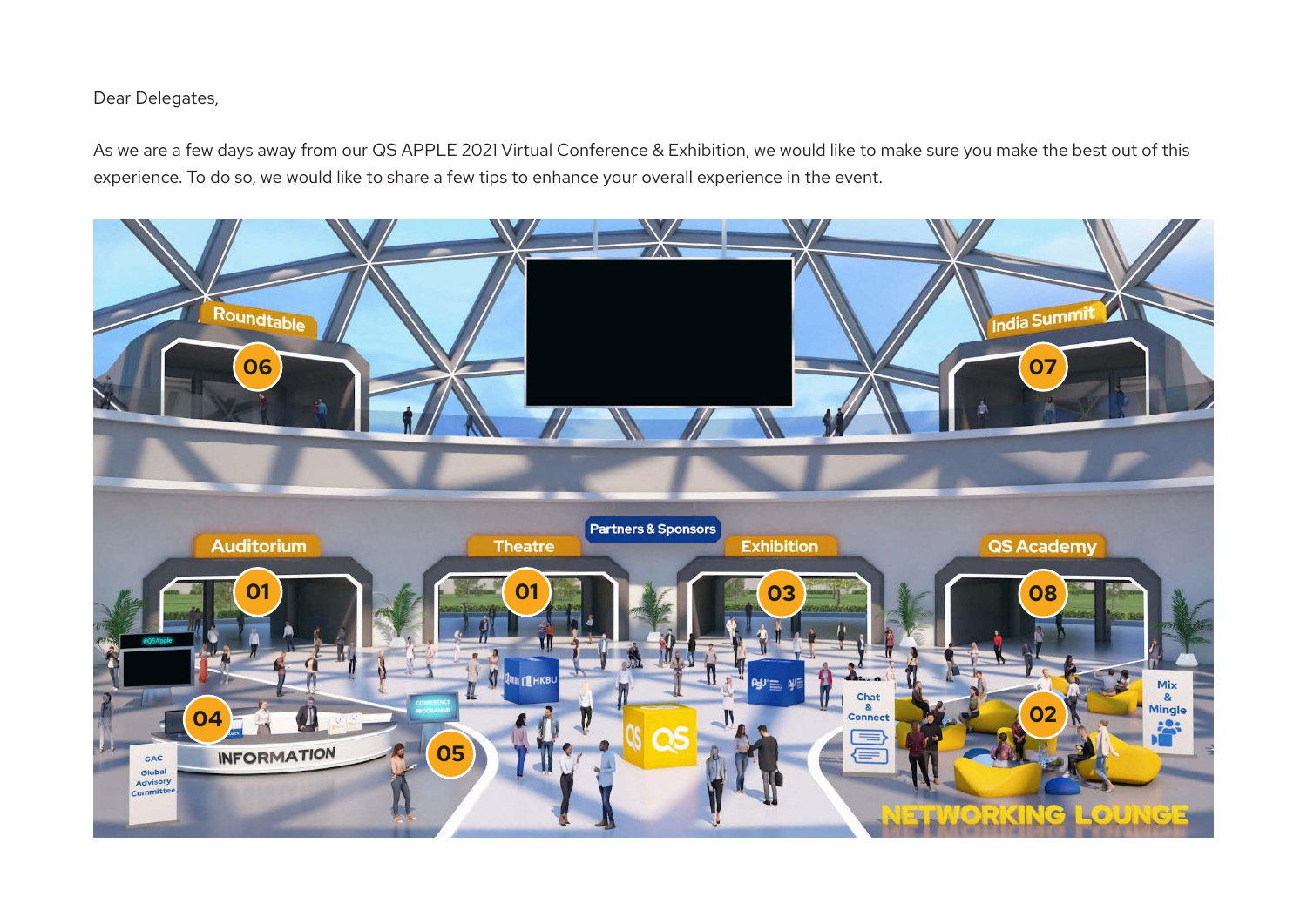# **01. AUDITORIUM AND THEATRE**

Locations of the conference sessions.

## **02. NETWORKING AREA**

Mix & Mingle - Join us at allocated times during the event to meet international colleagues in a relaxed setting using the video chat feature. Each room will be allocated automatically and randomly. This is a perfect opportunity to introduce yourself, your institution/organisation and to exchange details for possible future collaborations.

Chat & Connect – Use this text chat feature throughout the conference to connect with all attendees, exchange thoughts and ideas, and share opportunities for collaboration. Throughout the event there will be spot questions posted in Chat & Connect, the first one to answer correctly will qualify for a free ticket to a future event (limited to one prize per person).

**03. EXHIBITION**

all participants can chat with any of these sponsors and even book an appointment with them to discuss further collaboration opportunities.

### **04. INFORMATION COUNTER**

Speak to our representatives if you require any directions or have any queries of the event; share your Twitter postings and it'll be projected on the social media monitor; click on the delegate bag to view/download the programme book and other QS publications.

### **05. CONFERENCE PROGRAMME**

To access the full programme, click on either of these options to see what are the line up for topics and speakers for the event days.

### **06. ROUNDTABLE**

Location of pre-conference sessions on Internationalized Sustainability: climate action when education mobility resumes, 29 October (Friday).

# **1988 • CALID LICK**<br>This is where all the partners, sponsors and exhibitors are located;<br> $\overline{O7}$ . **INDIA SUMMIT**

Location of post conference sessions on India Summit, 18 November (Thursday).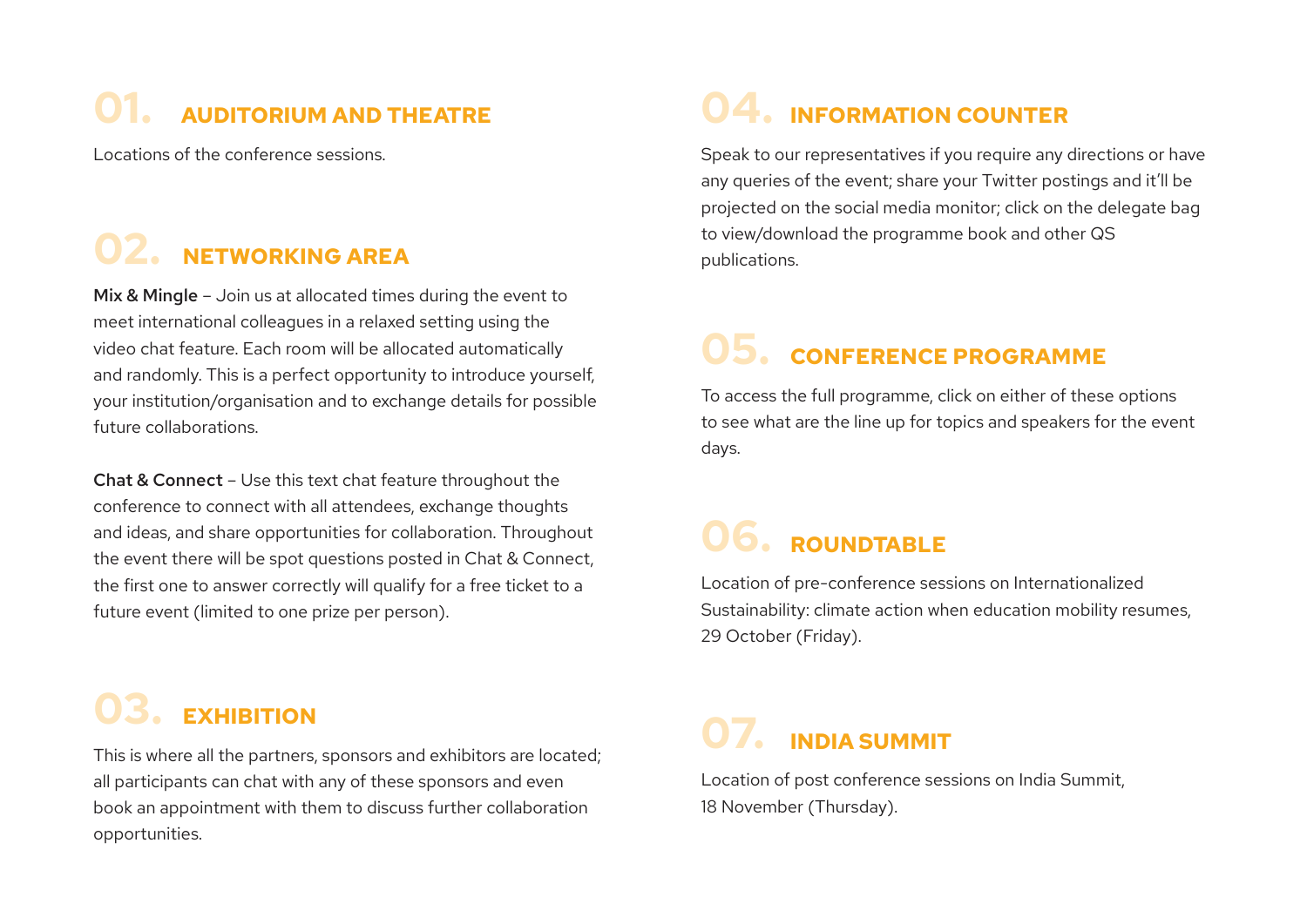### **08. QS ACADEMY - ANALYTICS CERTIFICATION**

LEVEL 2 (USD\$ 299) Moving from Spreadsheets to R 17 November 2021

Higher education has a significant opportunity to further strengthen its position through a bottom-up approach and boosting those countries who are facing barriers in areas such as policy and access.

Many participants might then be faced with varying levels of data analytic skillsets and will be interested in moving beyond spreadsheets. Join us as we run an exclusive workshop for those wanting to learn the basics of data science programming through the exploration of global higher education datasets.

Attendees will be provided with a cloud-based learning environment for the R statistical programming language where they will be able to access the required statistical packages along with relevant datasets and code examples.

We hope that you are able to join us to learn the basics of coding, see tricks to speed up exploratory analysis with new datasets, and build engaging visualisations of your findings. Skills that are increasingly valuable for people and organisations today.

Who Should Attend:

- University professionals interested in increasing their confidence with understanding and manipulating data to better understand the world and make more effective decisions
- Anyone who desires to learn core data concepts within the context of the higher education industry

Prerequisite:

Solid understanding of data fundamentals and general comfort working with data

Post Training Certification:

1 week after session, all participants must complete a short 20-25 question assessment from topics covered during the workshop. Pass with score of 80% or higher in order to get Analytics Level 2 Certificate